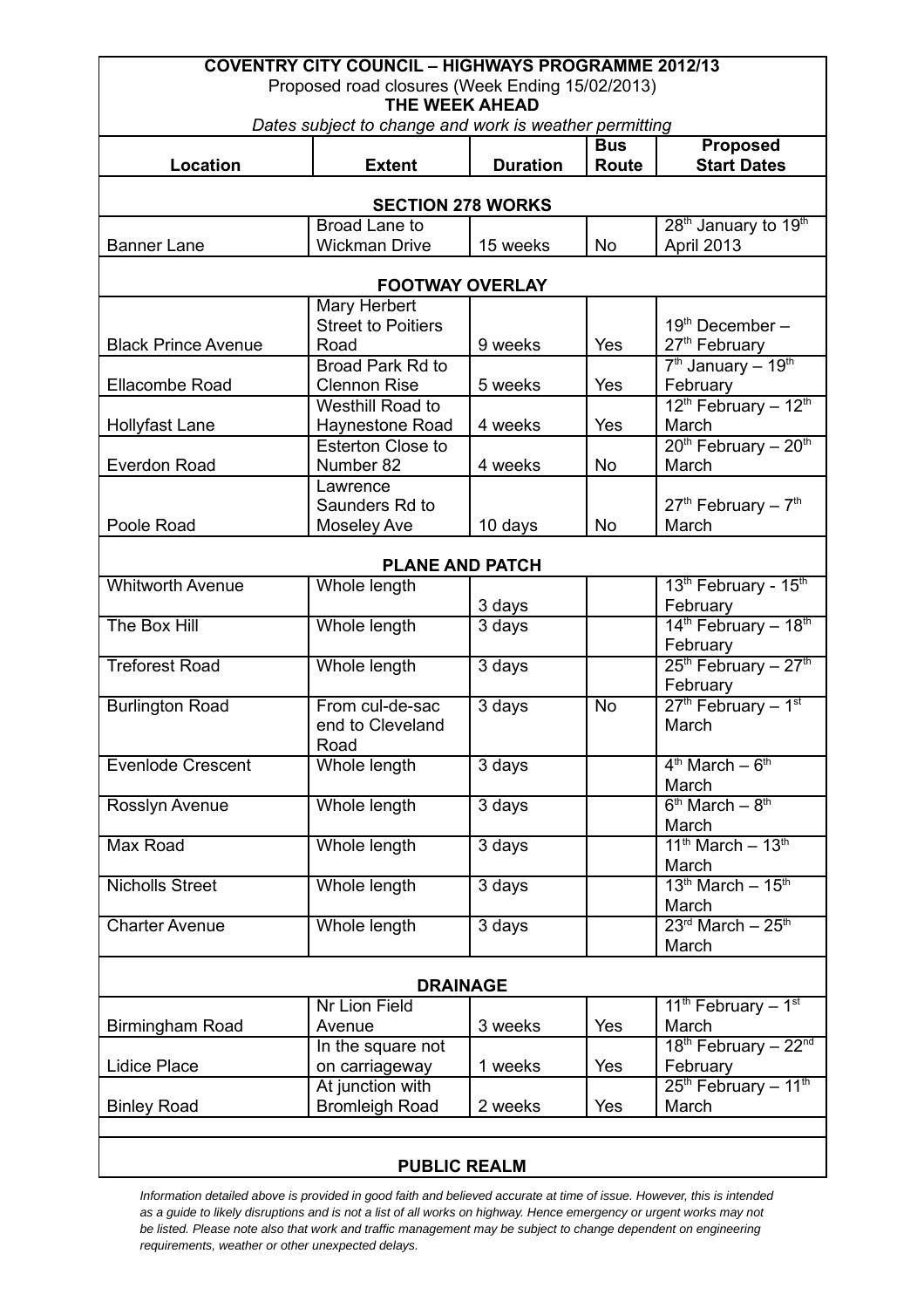| <b>New Union Street/Little</b> |                  |          |     | $4th$ February - 24 <sup>th</sup> |  |
|--------------------------------|------------------|----------|-----|-----------------------------------|--|
| <b>Park Street</b>             | Junction         | 12 weeks | Yes | May                               |  |
|                                |                  |          |     | $4th$ February - 24 <sup>th</sup> |  |
| <b>Spon Street</b>             | Full length      | 12 weeks | Yes | May                               |  |
|                                |                  |          |     |                                   |  |
| <b>VERGE PARKING</b>           |                  |          |     |                                   |  |
|                                | From No.147 to   |          |     | $21^{st}$ January - $15^{th}$     |  |
| Hipswell Highway               | No.205           | 2 weeks  | Yes | February                          |  |
|                                | Service road o/s |          |     |                                   |  |
|                                | shops nr         |          |     | $25th$ February - $15th$          |  |
| <b>Holyhead Road</b>           | Greyswood Ave    | 3 weeks  | No  | March                             |  |
|                                |                  |          |     |                                   |  |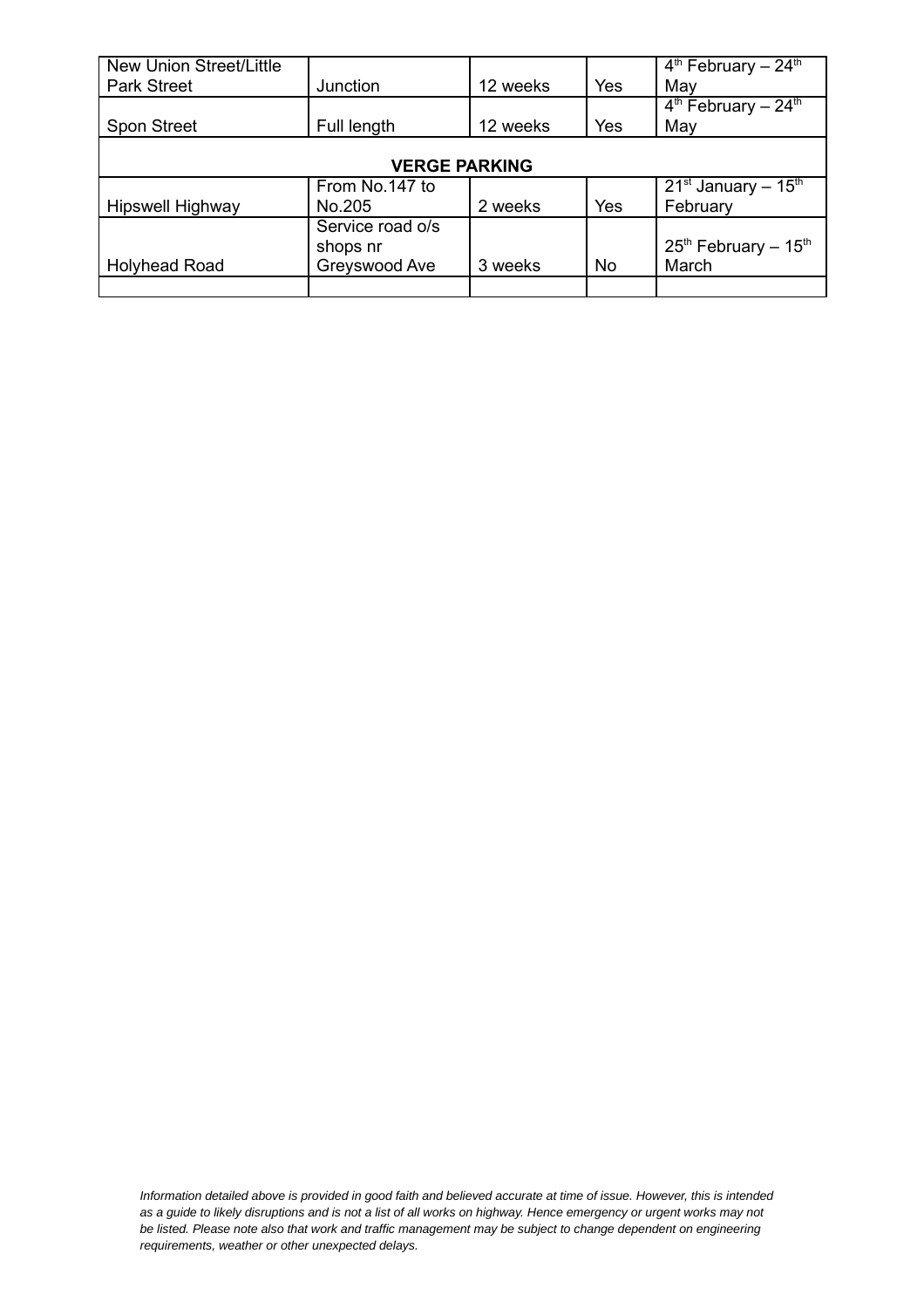# **COVENTRY CITY COUNCIL KNOWN ROADWORKS AND DISRUPTIONS AS AT 14/02/13**

# **CLOSURES**

### **Brindle Avenue – Ongoing**

No through road on Brindle Avenue while development continues.

#### **Beechwood Avenue From Canley Rd to Hartington Crescent. 28/01/13 to 22/02/13**

Closure for essential maintenance of bridge.  $28<sup>th</sup>$  Jan to  $22<sup>nd</sup>$  Feb 2013. (Note original start was intended for 21<sup>st</sup> Jan but delayed due to adverse weather conditions, hence completion date will be correspondingly affected) A diversion route will be in operation whilst works are in place. Delays are expected whilst works are in progress. Please note this will affect bus services which use Beechwood Avenue.

#### **Coventry City Council Public Realm Works – New Union Street (Little Park St junction works); Saturday 16/02/13 06.30hrs - 07.30hrs**

New Union St will be closed westbound (inbound from ringroad direction) from its junction with Little Park St to its junction with Friars Road. A signed diversion will be in place. Time on site will be minimised. Delays are possible whilst works are undertaken.

#### **Heatline Project – Jan 2013 – July 2013**

Numerous locations, including city centre road closures; Much Park Street, Fairfax Street, Ringway Whitefriars, Grove Street, Gosford Street, White Friars Lane, Earl Street, Priory ST, Cox St, White Friars Subway. Disruption will be minimised and works combined and coordinated wherever possible. (Provisional detail of dates and locations as below)

# **A46 - HIGHWAYS AGENCY WORKS. Festival Island (junc with A45/A444. Various works**

**for improvement & resurfacing, including overnight closures (Ongoing)** Numerous works being undertaken by Highways Agency for A46 improvement, including signalisation works.

See Highways Agency website for further information <http://www.highways.gov.uk/roads/projects/5392.aspx>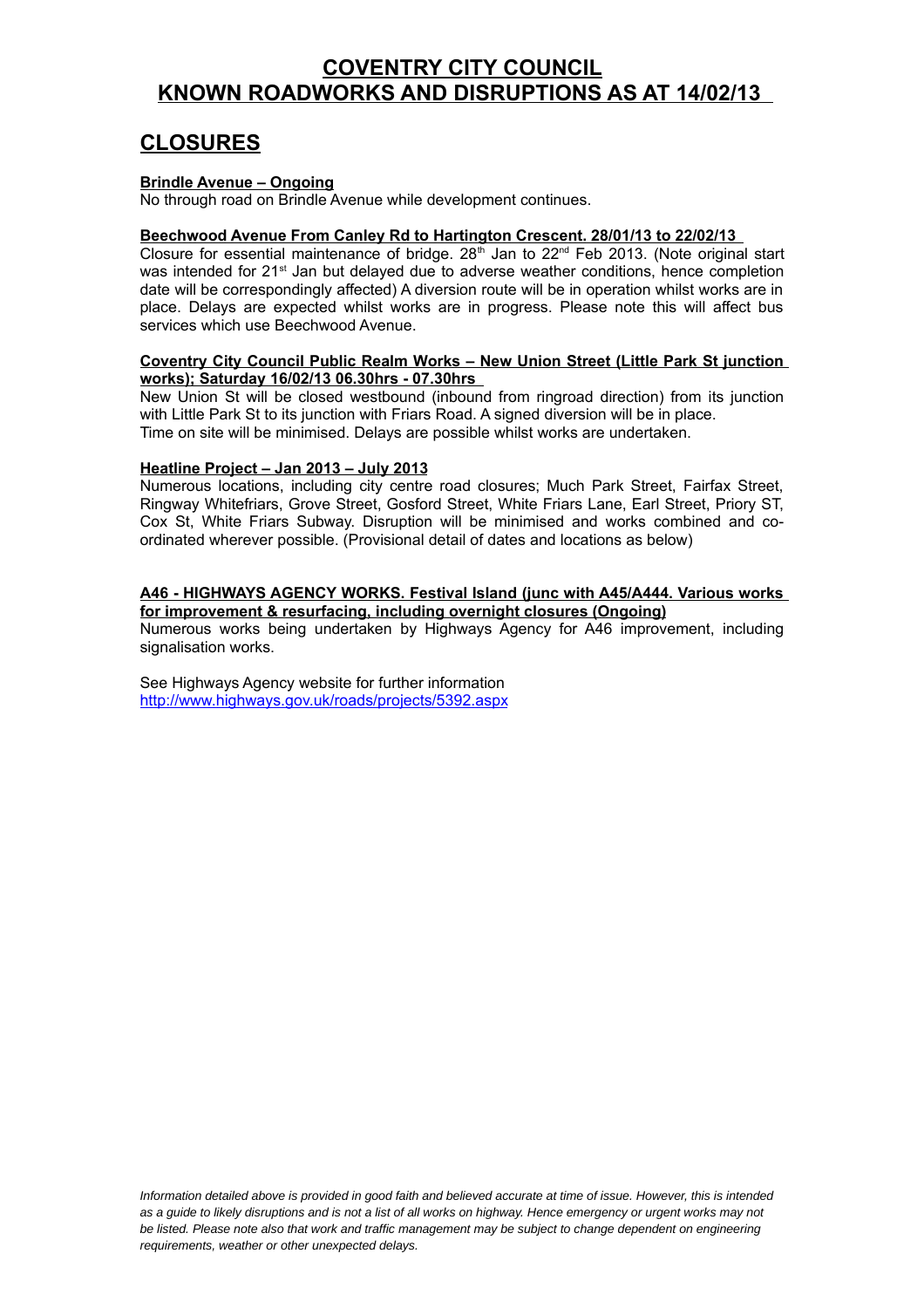# **DELAYS LIKELY**

#### **Barras Green 14/02/13 - 21/02/13**

Temporary signals will be in place for gas maintenance works by Morgan Sindall for national Grid Gas. Delays are possible whilst works are in progress

## **Terry Road, junction Severn Road. 14/02/13 – 16/02/13**

Temporary signals will be in place for repair to a burst water main by Severn Trent Water. Delays are likely whilst works are in progress

## **Heatline Project; Jan 2013 – Aug 2013**

(Also see Road Closures) Various locations in & around city centre. Includes lane closures north and southbound A4114 London Road, commencing Jan 2013. Note works at inner ringroad junction 4 island, 23rd -24<sup>th</sup> Feb 2013

## **Fairfax Street Public Realm/Heatline works; 11/02/13 – 31/08/13**

Also see "Road closures" above. Works on Fairfax St commence  $11<sup>th</sup>$  Feb 2013 for Culvert repair, followed by Heatline project works. Extensive disruption is expected to Fairfax Street whilst works are carried out.

#### **Foleshill Road, near junction Pridmore Road- 21/02/13 19.00hrs – 00.00hrs**

Traffic management will be in place on behalf of Severn Trent Water for urgent repairs to carriageway/manholes. Disruption will be minimised but delays are likely whilst works are in place

#### **Gosford Street - Heatline Works. Beneath A4053 Flyover, near junc Cox St; 11/02/13 (4 Weeks)**

Note temporary signals to be in place from 11/02/13 for up to 4 weeks. Disruption and time on site will be minimised but delays are expected whilst works in progress.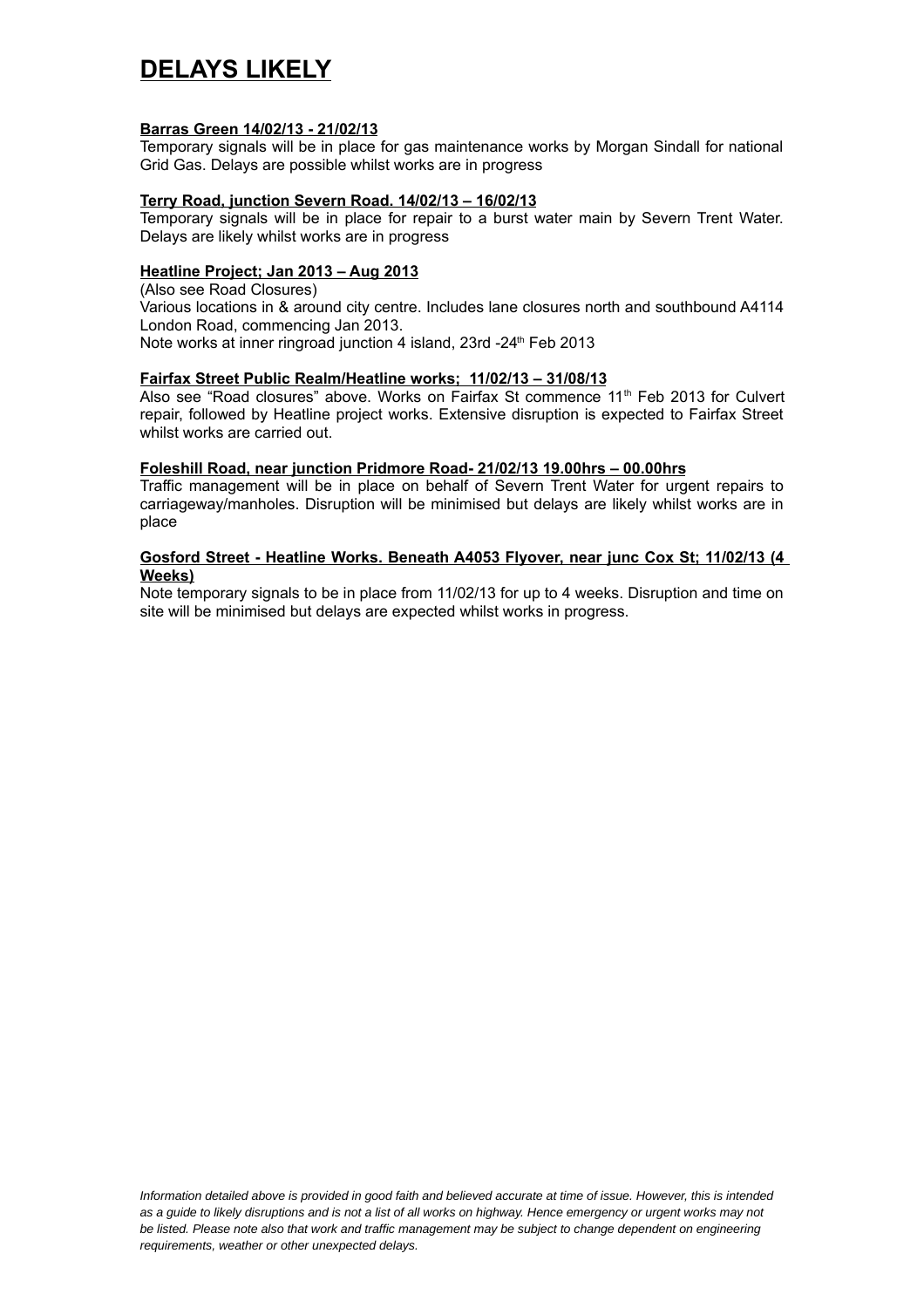# **Heatline Project – Jan 2013 – July 2013**

Numerous locations, including city centre road closures; Much Park Street, Fairfax Street, Ringway Whitefriars, Grove Street, Gosford Street, Cox St, Priory St, White Friars Lane, Earl Street, White Friars Subway. Disruption will be minimised and works combined and coordinated wherever possible. (Provisional detail of dates and locations as below. Updates & further details to follow)

|                                        | <b>Start</b> |                 |
|----------------------------------------|--------------|-----------------|
| <b>Location</b>                        | <b>Date</b>  | <b>End Date</b> |
| Much Park St                           | 07.01.13     | 10.05.13        |
| <b>Grove St Carpark</b>                | 14.01.13     | 28.06.13        |
| Bar Rd Phase 1                         | 14.01.13     | 28.02.13        |
| Bar Rd Phase 2                         | 01.07.13     | 09.08.13        |
| <b>White Friars Lane</b>               |              |                 |
| Phase 1                                | 04.03.13     | 23.03.13        |
| <b>White Friars Lane</b>               |              |                 |
| Phase 2                                | 15.04.13     | 31.05.13        |
| <b>Ringway St Johns</b>                |              |                 |
| Crossing                               | <b>TBC</b>   |                 |
| London Rd Crossing 1<br>J <sub>4</sub> | 11.02.13     | 09.04.13        |
| Works within J4 R-a-                   |              |                 |
| <b>Bout</b>                            | 11.02.13     | 09.04.13        |
| London Rd Crossing 2                   |              |                 |
| J <sub>4</sub>                         | 11.02.13     | 09.04.13        |
| London Rd (sec 1)                      | 25.03.13     | 05.07.13        |
| London Rd (sec 2)                      | 01.05.13     | 30.06.13        |
| Earl St                                | 06.05.13     | 21.06.13        |
| Grove St                               | 27.05.13     | 02.08.13        |
| St Marys St                            | 06.06.13     | 28.06.13        |
| Service Rd/Civic                       | 27.05.13     | 02.08.13        |
| <b>Fairfax St</b>                      | 04.02.13     | 10.05.13        |
| Gosford St                             | 11.02.13     | 11.03.13        |
| <b>Priory St</b>                       | 11.03.13     | 22.04.13        |
| Cope St (sec 1)                        | 15.04.13     | 10.05.13        |
| Cope St (sec 2)                        | 06.05.13     | 07.06.13        |
| Cox St                                 | 08.04.13     | 01.06.13        |
| Jordan Well                            | 09.04.13     | 21.05.13        |